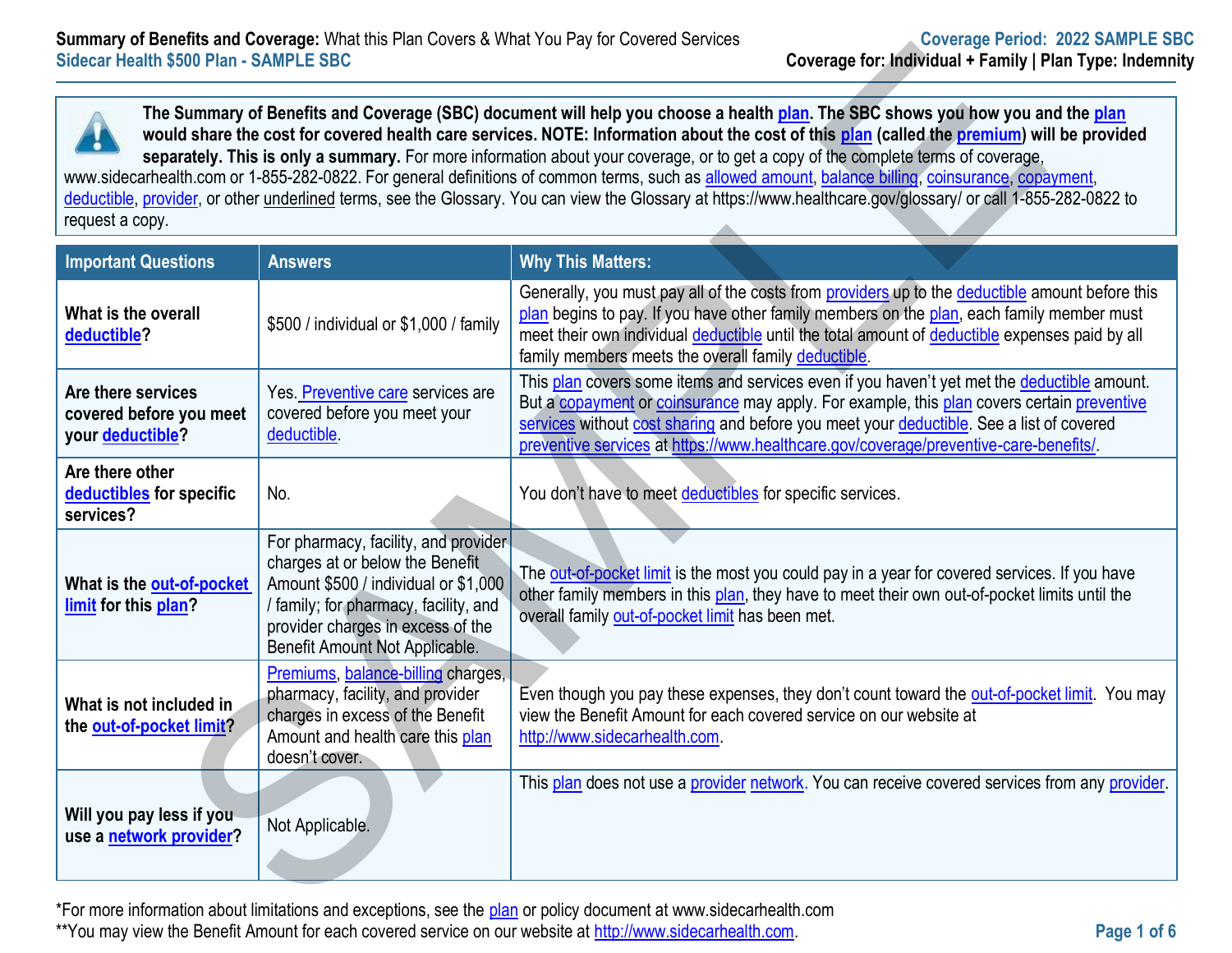| Important Questions                            | <b>Answers</b>  | <b>Why This Matters:</b>                                  |
|------------------------------------------------|-----------------|-----------------------------------------------------------|
| Do you need a referral to<br>see a specialist? | $^{\prime}$ No. | You can see the specialist you choose without a referral. |

| <b>Important Questions</b>                                                                                                                                               | <b>Why This Matters:</b><br><b>Answers</b>                                                                                                                                 |                                                                                   |                                                                                     |                                                                                                                                                                       |  |  |  |
|--------------------------------------------------------------------------------------------------------------------------------------------------------------------------|----------------------------------------------------------------------------------------------------------------------------------------------------------------------------|-----------------------------------------------------------------------------------|-------------------------------------------------------------------------------------|-----------------------------------------------------------------------------------------------------------------------------------------------------------------------|--|--|--|
| Do you need a referral to<br>see a <b>specialist</b> ?                                                                                                                   | No.                                                                                                                                                                        |                                                                                   | You can see the specialist you choose without a referral.                           |                                                                                                                                                                       |  |  |  |
| All <b>copayment</b> and <b>coinsurance</b> costs shown in this chart are after your <b>deductible</b> has been met, if a <b>deductible</b> applies.<br>$\blacktriangle$ |                                                                                                                                                                            |                                                                                   |                                                                                     |                                                                                                                                                                       |  |  |  |
|                                                                                                                                                                          |                                                                                                                                                                            |                                                                                   | <b>What You Will Pay</b>                                                            |                                                                                                                                                                       |  |  |  |
| <b>Common Medical Event</b>                                                                                                                                              | <b>Services You May Need</b>                                                                                                                                               | Provider charges at or<br><b>below Benefit Amount</b><br>(You will pay the least) | <b>Provider charges above</b><br><b>Benefit Amount</b><br>(You will pay more)       | Limitations, Exceptions, & Other<br><b>Important Information</b>                                                                                                      |  |  |  |
|                                                                                                                                                                          | Primary care visit to treat<br>an injury or illness                                                                                                                        | No charge                                                                         | Any amount charged by a<br>provider in excess of the Benefit<br>Amount.             | You may view the Benefit Amount for<br>each covered service on our website at                                                                                         |  |  |  |
| If you visit a health care<br>provider's office or<br>clinic                                                                                                             | <b>Specialist visit</b>                                                                                                                                                    | No charge                                                                         | Any amount charged by a<br>provider in excess of the Benefit<br>Amount.             | http://www.sidecarhealth.com.                                                                                                                                         |  |  |  |
|                                                                                                                                                                          | <b>Preventive</b><br>care/screening/<br>immunization                                                                                                                       | No charge                                                                         | Any amount charged by a<br>provider in excess of the Benefit<br>Amount.             | You may have to pay for services that<br>aren't preventive. Ask your provider if the<br>services needed are preventive. Then<br>check what your plan will pay for.**  |  |  |  |
|                                                                                                                                                                          | Diagnostic test (x-ray,<br>blood work)                                                                                                                                     | No charge                                                                         | Any amount charged by a<br>provider in excess of the Benefit<br>Amount.             | You may view the Benefit Amount for<br>each covered service on our website at                                                                                         |  |  |  |
| If you have a test                                                                                                                                                       | Imaging (CT/PET scans,<br>MRI <sub>s</sub> )                                                                                                                               | No charge                                                                         | Any amount charged by a<br>provider in excess of the Benefit<br>Amount.             | http://www.sidecarhealth.com.                                                                                                                                         |  |  |  |
| If you need drugs to<br>treat your illness or<br>condition<br>More information about<br>prescription drug<br>coverage is available at<br>www.sidecarhealth.com.          | Any medically necessary<br>FDA-approved drug.                                                                                                                              | No charge                                                                         | Any amount charged by a<br>pharmacy or provider in excess<br>of the Benefit Amount. | Covers up to a 30-day supply (retail<br>subscription).<br>You may view the Benefit Amount for<br>each covered drug on our website at<br>http://www.sidecarhealth.com. |  |  |  |
| If you have outpatient<br>surgery                                                                                                                                        | No charge<br>Facility fee (e.g.,<br>ambulatory surgery<br>*For more information about limitations and exceptions, see the plan or policy document at www.sidecarbealth.com |                                                                                   | Any amount charged by a<br>provider in excess of the Benefit                        | You may view the Benefit Amount for<br>each covered service on our website at                                                                                         |  |  |  |

\*For more information about limitations and exceptions, see the [plan](https://www.healthcare.gov/sbc-glossary/#plan) or policy document at www.sidecarhealth.com \*\*You may view the Benefit Amount for each covered service on our website a[t http://www.sidecarhealth.com.](http://www.sidecarhealth.com/)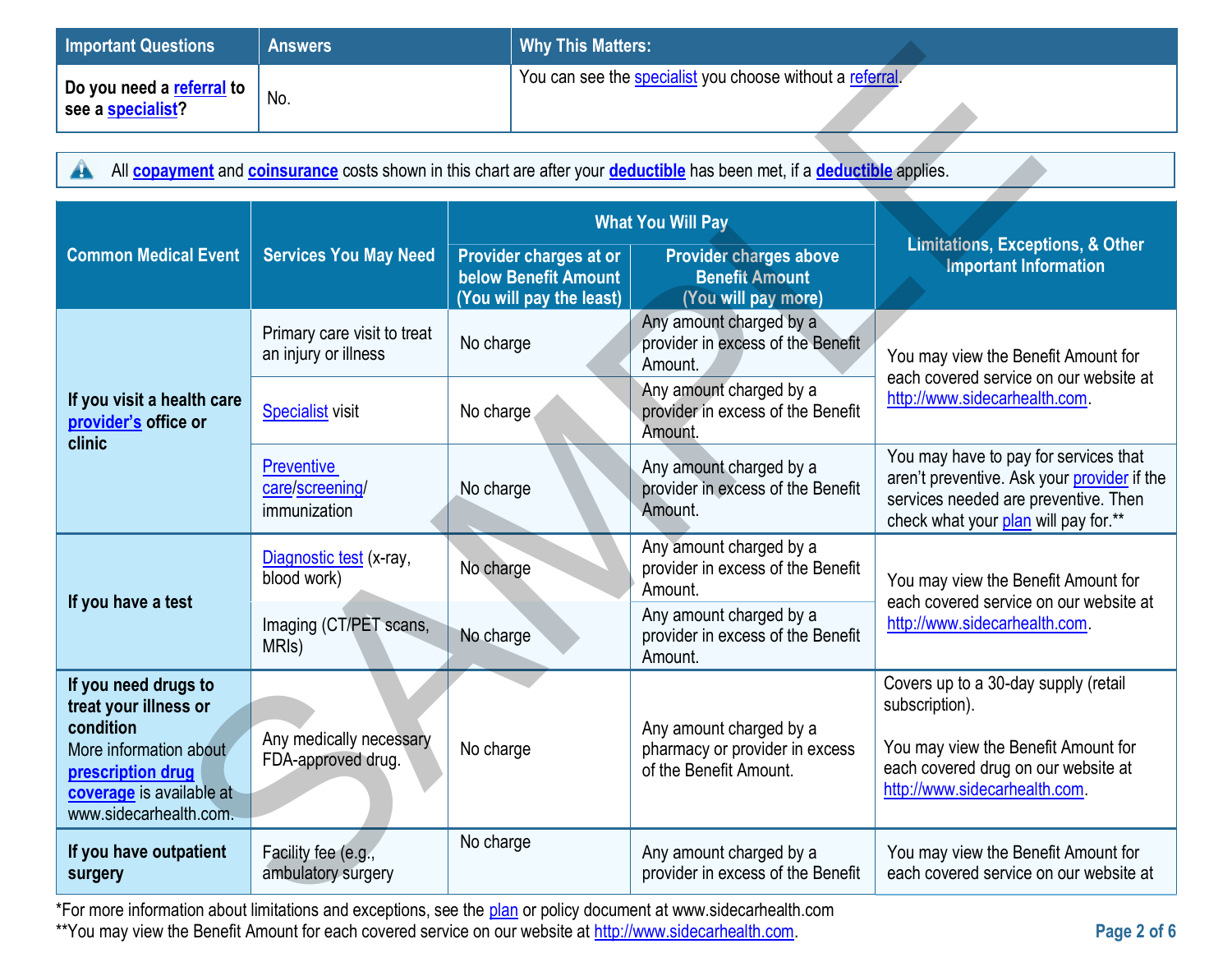|                                                                                    |                                                           |                                                                                   | <b>What You Will Pay</b>                                                                           | <b>Limitations, Exceptions, &amp; Other</b><br><b>Important Information</b>                                                   |  |
|------------------------------------------------------------------------------------|-----------------------------------------------------------|-----------------------------------------------------------------------------------|----------------------------------------------------------------------------------------------------|-------------------------------------------------------------------------------------------------------------------------------|--|
| <b>Common Medical Event</b>                                                        | <b>Services You May Need</b>                              | Provider charges at or<br><b>below Benefit Amount</b><br>(You will pay the least) | <b>Provider charges above</b><br><b>Benefit Amount</b><br>(You will pay more)                      |                                                                                                                               |  |
|                                                                                    | center)                                                   |                                                                                   | Amount.                                                                                            | http://www.sidecarhealth.com.                                                                                                 |  |
|                                                                                    | Physician/surgeon fees                                    | No charge                                                                         | Any amount charged by a<br>provider in excess of the Benefit<br>Amount.                            |                                                                                                                               |  |
|                                                                                    | <b>Emergency room care</b>                                | No charge                                                                         | Any amount charged by a                                                                            |                                                                                                                               |  |
| If you need immediate<br>medical attention                                         | <b>Emergency medical</b><br>transportation                | No charge                                                                         | provider in excess of the Benefit<br>Amount, as limited by federal<br>balance billing regulations. | You may view the Benefit Amount for<br>each covered service on our website at                                                 |  |
|                                                                                    | <b>Urgent care</b>                                        | No charge                                                                         | Any amount charged by a<br>provider in excess of the Benefit<br>Amount.                            | http://www.sidecarhealth.com.                                                                                                 |  |
| If you have a hospital<br>stay                                                     | Facility fee (e.g., hospital<br>room)                     | No charge                                                                         | Any amount charged by a<br>provider in excess of the Benefit<br>Amount.                            | You may view the Benefit Amount for<br>each covered service on our website at                                                 |  |
|                                                                                    | Physician/surgeon fees                                    | No charge                                                                         | Any amount charged by a<br>provider in excess of the Benefit<br>Amount.                            | http://www.sidecarhealth.com.                                                                                                 |  |
| If you need mental<br>health, behavioral<br>health, or substance<br>abuse services | Outpatient services                                       | No charge                                                                         | Any amount charged by a<br>provider in excess of the Benefit<br>Amount.                            | You may view the Benefit Amount for<br>each covered service on our website at                                                 |  |
|                                                                                    | No charge<br>Inpatient services                           |                                                                                   | Any amount charged by a<br>provider in excess of the Benefit<br>Amount.                            | http://www.sidecarhealth.com.                                                                                                 |  |
| If you are pregnant                                                                | Office visits                                             | No charge                                                                         | Any amount charged by a<br>provider in excess of the Benefit<br>Amount.                            | Cost sharing does not apply for                                                                                               |  |
|                                                                                    | Childbirth/delivery<br>No charge<br>professional services |                                                                                   | Any amount charged by a<br>provider in excess of the Benefit<br>Amount.                            | preventive services. Maternity care may<br>include tests and services described<br>elsewhere in the SBC (i.e., ultrasound).** |  |
|                                                                                    | Childbirth/delivery facility<br>services                  | No charge                                                                         | Any amount charged by a<br>provider in excess of the Benefit<br>Amount.                            |                                                                                                                               |  |
|                                                                                    |                                                           |                                                                                   |                                                                                                    |                                                                                                                               |  |

\*For more information about limitations and exceptions, see the [plan](https://www.healthcare.gov/sbc-glossary/#plan) or policy document at www.sidecarhealth.com \*\*You may view the Benefit Amount for each covered service on our website a[t http://www.sidecarhealth.com.](http://www.sidecarhealth.com/)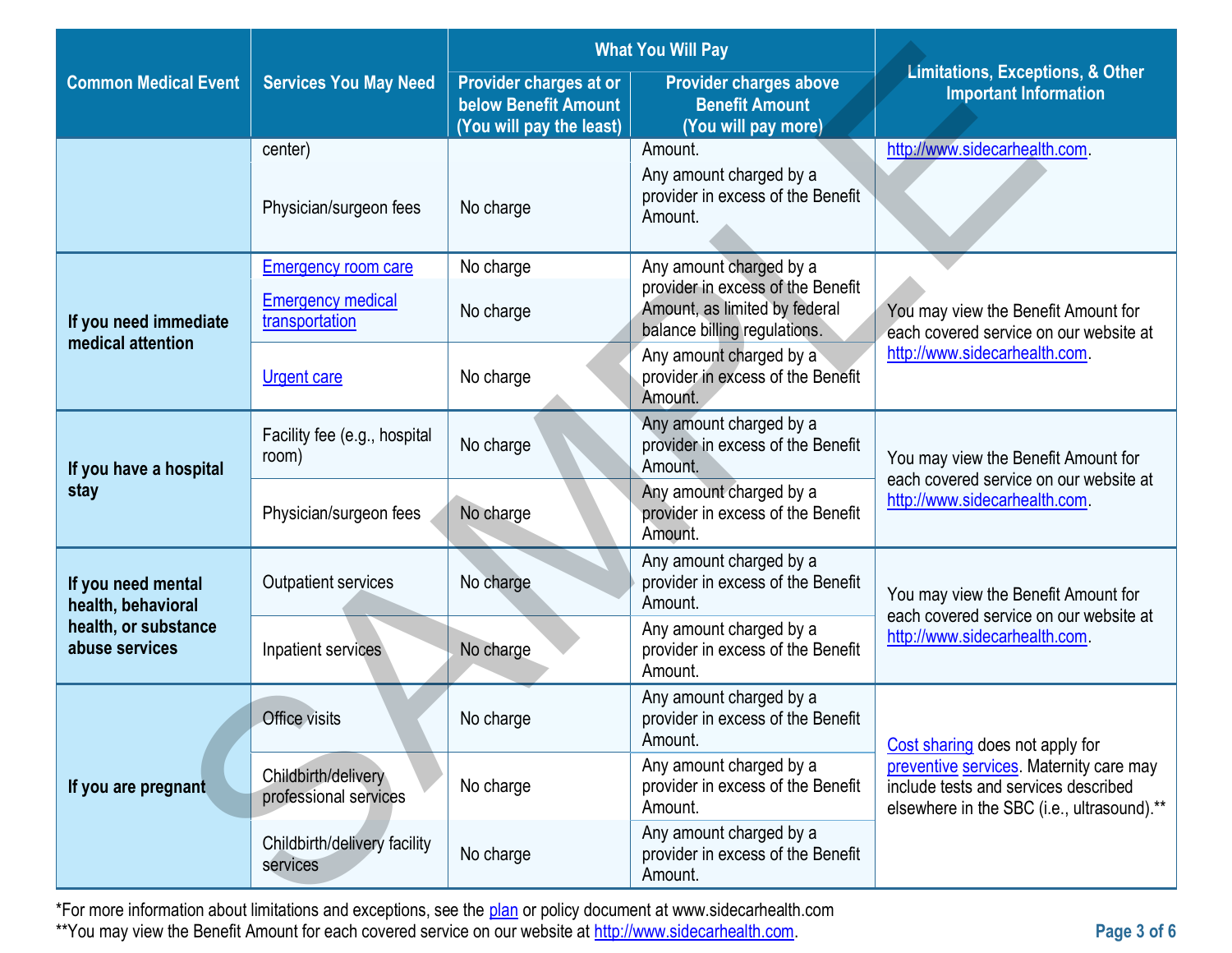|                                                     |                                     |                                                                                   | <b>What You Will Pay</b>                                                                                         |                                                                                                                                                            |  |
|-----------------------------------------------------|-------------------------------------|-----------------------------------------------------------------------------------|------------------------------------------------------------------------------------------------------------------|------------------------------------------------------------------------------------------------------------------------------------------------------------|--|
| <b>Common Medical Event</b>                         | <b>Services You May Need</b>        | Provider charges at or<br><b>below Benefit Amount</b><br>(You will pay the least) | <b>Provider charges above</b><br><b>Benefit Amount</b><br>(You will pay more)                                    | <b>Limitations, Exceptions, &amp; Other</b><br><b>Important Information</b>                                                                                |  |
|                                                     |                                     |                                                                                   |                                                                                                                  |                                                                                                                                                            |  |
| If you need help                                    | Home health care                    | No charge                                                                         | Any amount charged by a<br>provider in excess of the Benefit<br>Amount.                                          | 100 visits/year.**                                                                                                                                         |  |
| recovering or have<br>other special health<br>needs | <b>Rehabilitation services</b>      | No charge                                                                         | Any amount charged by a<br>provider in excess of the Benefit<br>Amount.                                          | 20 visits/year. Includes physical therapy,<br>speech therapy, and occupational<br>therapy.**                                                               |  |
|                                                     | <b>Habilitation services</b>        | No charge                                                                         | Any amount charged by a<br>provider in excess of the Benefit<br>Amount.                                          | 20 visits/year. Includes physical therapy,<br>speech therapy, and occupational<br>therapy.**                                                               |  |
|                                                     | Skilled nursing care                | No charge                                                                         | Any amount charged by a<br>provider in excess of the Benefit<br>Amount.                                          | 90 visits/calendar year.**                                                                                                                                 |  |
|                                                     | <b>Durable medical</b><br>equipment | No charge                                                                         | Any amount charged by a<br>provider in excess of the Benefit<br>Amount.                                          | Certain limitations apply, please check<br>your plan or policy document.*, **                                                                              |  |
|                                                     | <b>Hospice services</b>             | No charge                                                                         | Any amount charged by a<br>provider in excess of the Benefit<br>Amount.                                          | To be eligible for Hospice benefits, the<br>patient must have a life expectancy of six<br>months or less, as confirmed by the<br>attending Physician.**    |  |
|                                                     | Children's eye exam                 | No charge                                                                         | Any amount charged by a<br>provider in excess of the Benefit<br>Amount.                                          | Coverage limited to one<br>Ophthalmological exam/year.**                                                                                                   |  |
| If your child needs<br>dental or eye care           | Children's glasses                  | No charge                                                                         | Any amount charged by a<br>provider in excess of the Benefit<br>Amount.                                          | Routine glasses are not covered. Glasses<br>coverage provided only after lens<br>implantation or for conditions caused by<br>cataract surgery or injury.** |  |
|                                                     | Children's dental check-<br>up      | Not covered                                                                       | Not covered                                                                                                      | None                                                                                                                                                       |  |
|                                                     |                                     |                                                                                   | *For more information about limitations and exceptions, see the plan or policy document at www.sidecarbealth.com |                                                                                                                                                            |  |

\*For more information about limitations and exceptions, see the [plan](https://www.healthcare.gov/sbc-glossary/#plan) or policy document at www.sidecarhealth.com \*\*You may view the Benefit Amount for each covered service on our website a[t http://www.sidecarhealth.com.](http://www.sidecarhealth.com/)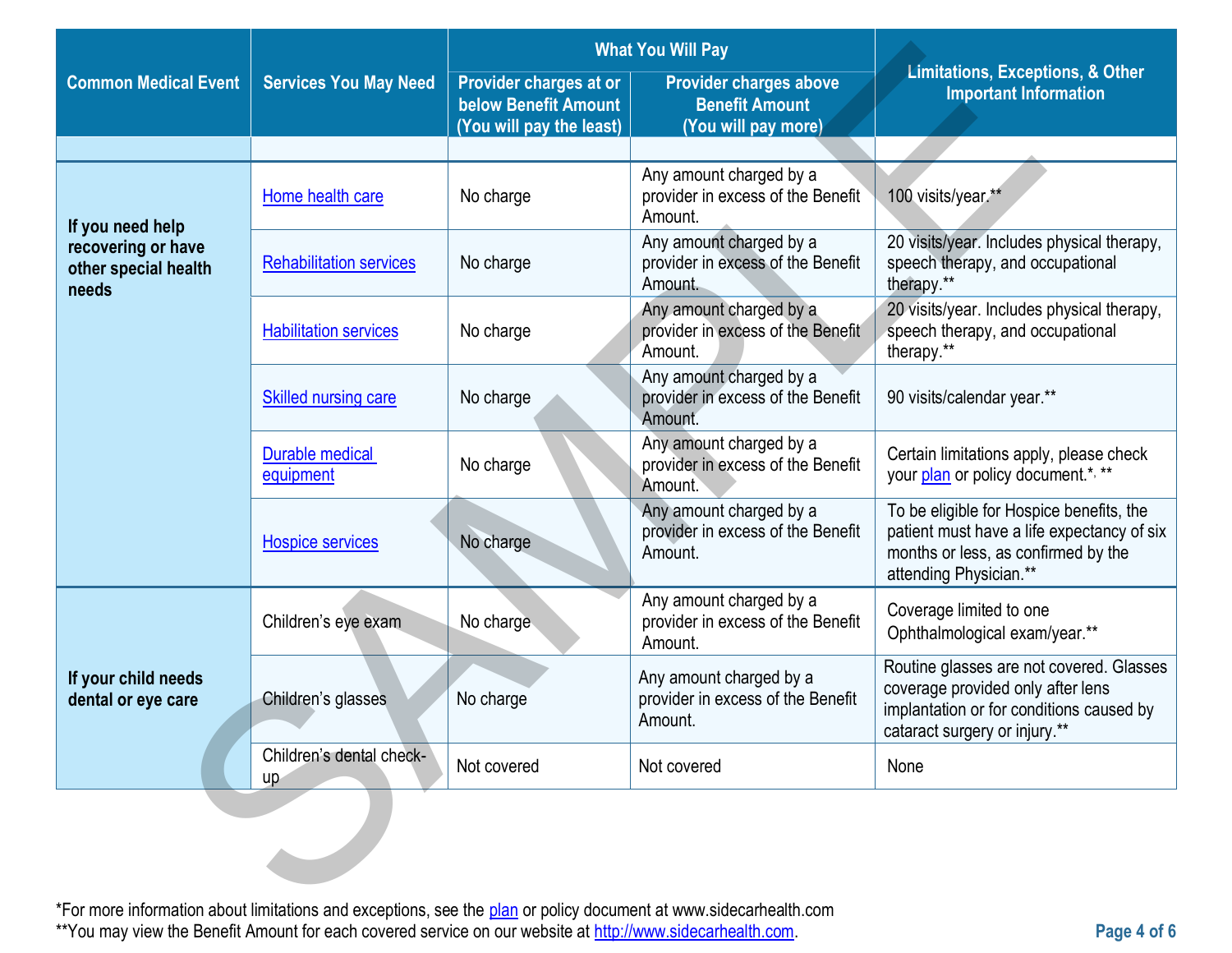**Excluded Services & Other Covered Services:**

| Excluded Services & Other Covered Services:                                                                                                                                                            |                                                                                            |                                                                                                                                                                                                                                                                                                                                                                                                                                                                                                                                                                                                                                                                                                                                  |
|--------------------------------------------------------------------------------------------------------------------------------------------------------------------------------------------------------|--------------------------------------------------------------------------------------------|----------------------------------------------------------------------------------------------------------------------------------------------------------------------------------------------------------------------------------------------------------------------------------------------------------------------------------------------------------------------------------------------------------------------------------------------------------------------------------------------------------------------------------------------------------------------------------------------------------------------------------------------------------------------------------------------------------------------------------|
|                                                                                                                                                                                                        |                                                                                            | Services Your Plan Generally Does NOT Cover (Check your policy or plan document for more information and a list of any other excluded services.)                                                                                                                                                                                                                                                                                                                                                                                                                                                                                                                                                                                 |
| Abortion (except in cases of rape, incest, or<br>$\bullet$<br>when the life of the mother is endangered)<br>Acupuncture<br>$\bullet$<br><b>Bariatric Surgery</b><br>٠<br>Cosmetic surgery<br>$\bullet$ | Dental care<br>$\bullet$<br><b>Hearing Aids</b><br>Infertility treatment<br>Long-term care | Non-emergency care when traveling outside<br>the U.S., beyond 90 days<br>Routine eye care<br>Routine foot care<br>Weight loss programs                                                                                                                                                                                                                                                                                                                                                                                                                                                                                                                                                                                           |
| Other Covered Services (Limitations may apply to these services. This isn't a complete list. Please see your plan document.)                                                                           |                                                                                            |                                                                                                                                                                                                                                                                                                                                                                                                                                                                                                                                                                                                                                                                                                                                  |
| Chiropractic care<br>$\bullet$                                                                                                                                                                         | Private-duty nursing<br>$\bullet$                                                          |                                                                                                                                                                                                                                                                                                                                                                                                                                                                                                                                                                                                                                                                                                                                  |
|                                                                                                                                                                                                        |                                                                                            | Your Rights to Continue Coverage: There are agencies that can help if you want to continue your coverage after it ends. The contact information for those<br>agencies is: Ohio Department of Insurance, 50 W. Town Street, Third Floor Ste. 300, Columbus, OH 43215 or U.S. Department of Labor, Employee Benefits Security<br>Administration at 1-866-444-EBSA (3272) or www.dol.gov/ebsa/healthreform. Other coverage options may be available to you, too, including buying individual<br>insurance coverage through the Health Insurance Marketplace. For more information about the Marketplace, visit www.HealthCare.gov or call 1-800-318-2596.                                                                           |
| 444-EBSA (3272) or www.dol.gov/ebsa/healthreform.                                                                                                                                                      |                                                                                            | Your Grievance and Appeals Rights: There are agencies that can help if you have a complaint against your plan for a denial of a claim. This complaint is called a<br>grievance or appeal. For more information about your rights, look at the explanation of benefits you will receive for that medical claim. Your plan documents also<br>provide complete information on how to submit a claim, appeal, or a grievance for any reason to your plan. For more information about your rights, this notice, or<br>assistance, contact: Ohio Department of Insurance, http://www.insurance.ohio.gov/ or U.S. Department of Labor, Employee Benefits Security Administration at 1-866-                                              |
| Does this plan provide Minimum Essential Coverage? Yes.                                                                                                                                                |                                                                                            | Minimum Essential Coverage generally includes plans, health insurance available through the Marketplace or other individual market policies, Medicare, Medicaid,<br>CHIP, TRICARE, and certain other coverage. If you are eligible for certain types of Minimum Essential Coverage, you may not be eligible for the premium tax credit.                                                                                                                                                                                                                                                                                                                                                                                          |
| Does this plan meet the Minimum Value Standards? Yes.                                                                                                                                                  |                                                                                            | If your plan doesn't meet the Minimum Value Standards, you may be eligible for a premium tax credit to help you pay for a plan through the Marketplace.                                                                                                                                                                                                                                                                                                                                                                                                                                                                                                                                                                          |
| <b>Language Access Services:</b>                                                                                                                                                                       |                                                                                            |                                                                                                                                                                                                                                                                                                                                                                                                                                                                                                                                                                                                                                                                                                                                  |
| Spanish (Español): Para obtener asistencia en Español, llame al 1-855-282-0822.                                                                                                                        |                                                                                            |                                                                                                                                                                                                                                                                                                                                                                                                                                                                                                                                                                                                                                                                                                                                  |
| Tagalog (Tagalog): Kung kailangan ninyo ang tulong sa Tagalog tumawag sa 1-855-282-0822.                                                                                                               |                                                                                            |                                                                                                                                                                                                                                                                                                                                                                                                                                                                                                                                                                                                                                                                                                                                  |
| Chinese (中文): 如果需要中文的帮助,请拨打这个号码 1-855-282-0822.                                                                                                                                                        |                                                                                            |                                                                                                                                                                                                                                                                                                                                                                                                                                                                                                                                                                                                                                                                                                                                  |
| Navajo (Dine): Dinek'ehgo shika at'ohwol ninisingo, kwiijigo holne' 1-855-282-0822.                                                                                                                    |                                                                                            |                                                                                                                                                                                                                                                                                                                                                                                                                                                                                                                                                                                                                                                                                                                                  |
|                                                                                                                                                                                                        |                                                                                            | To see examples of how this plan might cover costs for a sample medical situation, see the next section.                                                                                                                                                                                                                                                                                                                                                                                                                                                                                                                                                                                                                         |
| Clearance Officer, Mail Stop C4-26-05, Baltimore, Maryland 21244-1850.                                                                                                                                 |                                                                                            | PRA Disclosure Statement: According to the Paperwork Reduction Act of 1995, no persons are required to respond to a collection of information unless it displays a valid OMB<br>control number. The valid OMB control number for this information collection is 0938-1146. The time required to complete this information collection is estimated to average 0.08<br>hours per response, including the time to review instructions, search existing data resources, gather the data needed, and complete and review the information collection. If you<br>have comments concerning the accuracy of the time estimate(s) or suggestions for improving this form, please write to: CMS, 7500 Security Boulevard, Attn: PRA Reports |
| *For more information about limitations and exceptions, see the plan or policy document at www.sidecarbealth.com                                                                                       |                                                                                            |                                                                                                                                                                                                                                                                                                                                                                                                                                                                                                                                                                                                                                                                                                                                  |

### **Does this plan provide Minimum Essential Coverage? Yes.**

# **Does this plan meet the Minimum Value Standards? Yes.**

# **Language Access Services:**

\*For more information about limitations and exceptions, see the [plan](https://www.healthcare.gov/sbc-glossary/#plan) or policy document at www.sidecarhealth.com \*\*You may view the Benefit Amount for each covered service on our website a[t http://www.sidecarhealth.com.](http://www.sidecarhealth.com/) **Page 5 of 6**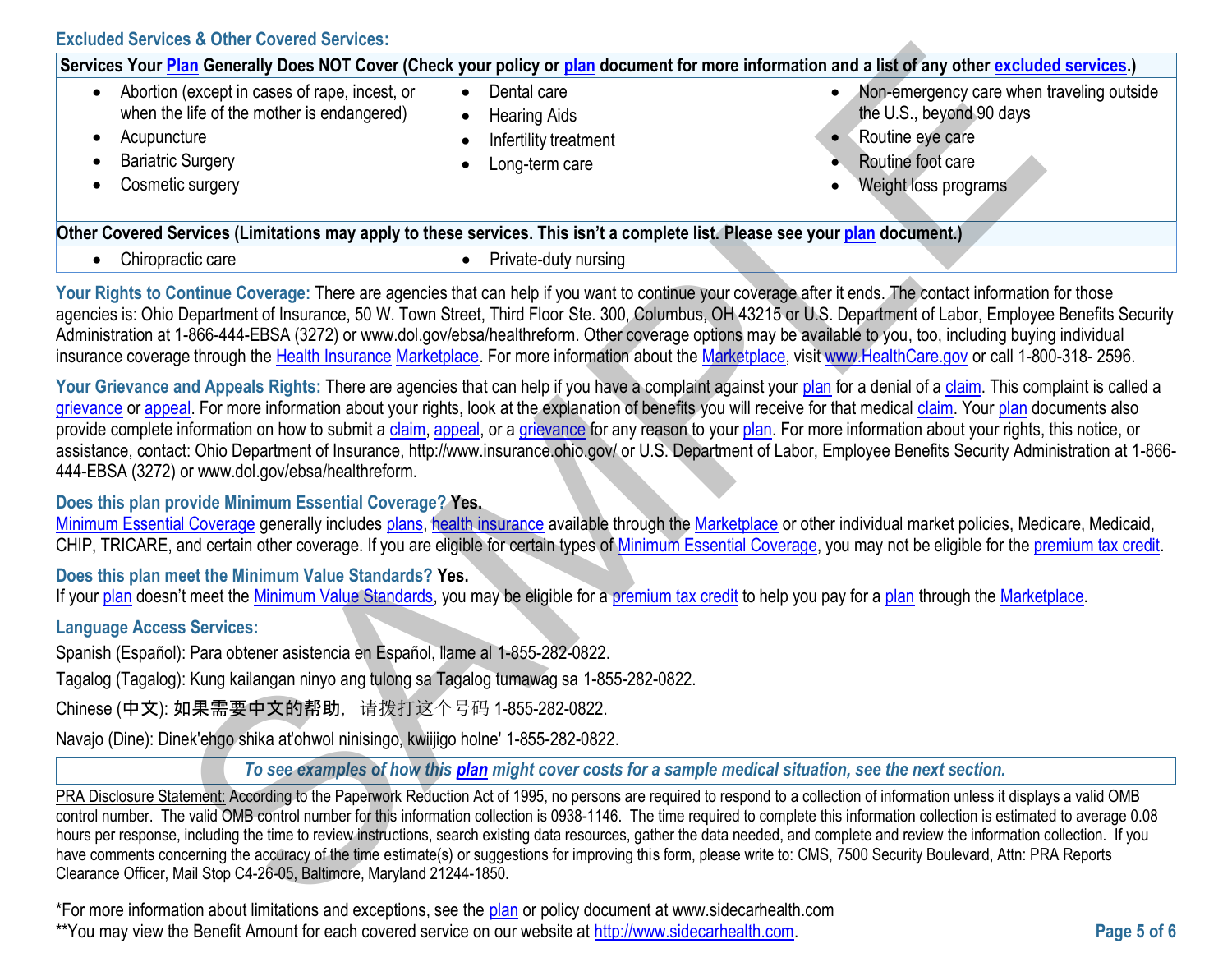# **About these Coverage Examples:**



**This is not a cost estimator.** Treatments shown are just examples of how this plan might cover medical care. Your actual costs will be different depending on the actual care you receive, the prices your providers charge, and many other factors. Focus on the cost-sharing amounts (deductibles, copayments and coinsurance) and excluded services under the plan. Use this information to compare the portion of costs you might pay under different health plans. Please note these coverage examples are based on self-only coverage. eral proposes and the state of the state of the state of the state of the state of the state of the state of the state of the state of the state of the state of the state of the state of the state of the state of the state

| Peg is Having a Baby                         |  |
|----------------------------------------------|--|
| (9 months of in-network pre-natal care and a |  |

hospital delivery)

| ■ The plan's overall deductible                 | \$500 |
|-------------------------------------------------|-------|
| Specialist copayment                            | N/A   |
| <b>E</b> Hospital (facility) <b>coinsurance</b> | N/A   |
| Other coinsurance                               | N/A   |

# **This EXAMPLE event includes services like:**

[Specialist](https://www.healthcare.gov/sbc-glossary/#specialist) office visits *(prenatal care)* Childbirth/Delivery Professional Services Childbirth/Delivery Facility Services [Diagnostic tests](https://www.healthcare.gov/sbc-glossary/#diagnostic-test) *(ultrasounds and blood work)* [Specialist](https://www.healthcare.gov/sbc-glossary/#specialist) visit *(anesthesia)*

| <b>Total Example Cost</b>       | \$12,700 |
|---------------------------------|----------|
| In this example, Peg would pay: |          |
| Cost Sharing                    |          |
| <b>Deductibles</b>              | \$500    |
| Copayments                      | \$0      |
| Coinsurance                     | \$0      |
| What isn't covered              |          |
| Limits or exclusions            | \$0      |
| The total Peg would pay is*     | \$500    |

**Managing Joe's Type 2 Diabetes**  (a year of routine in-network care of a wellcontrolled condition)

| The plan's overall deductible                                                                        | \$500 |
|------------------------------------------------------------------------------------------------------|-------|
| Specialist copayment                                                                                 | N/A   |
| <b>Entry Hospital (facility) coinsurance</b>                                                         | N/A   |
| Other coinsurance                                                                                    | N/A   |
| This EXAMPLE event includes services like:<br><b>Primary care physician office visits (including</b> |       |

*disease education)* Diagnostic tests *(blood work)*

Prescription drugs

Durable medical equipment *(glucose meter)*

| <b>Total Example Cost</b> |  |  | \$5,600 |
|---------------------------|--|--|---------|
|                           |  |  |         |

# **In this example, Joe would pay:**

| <b>Cost Sharing</b>         |       |  |  |
|-----------------------------|-------|--|--|
| <b>Deductibles</b>          | \$500 |  |  |
| Copayments                  | \$0   |  |  |
| Coinsurance                 | \$0   |  |  |
| What isn't covered          |       |  |  |
| Limits or exclusions        | \$0   |  |  |
| The total Joe would pay is* | \$500 |  |  |

# **Mia's Simple Fracture**

(in-network emergency room visit and follow up care)

| The plan's overall deductible          | \$500 |
|----------------------------------------|-------|
| Specialist copayment                   | N/A   |
| <b>Hospital (facility) coinsurance</b> | N/A   |
| <b>Other coinsurance</b>               | N/A   |

# **This EXAMPLE event includes services like:**

Emergency room care *(including medical supplies)* Diagnostic test (*x-ray*) Durable medical equipment *(crutches)* Rehabilitation services *(physical therapy)*

| <b>Total Example Cost</b> | \$2,800 |
|---------------------------|---------|
|---------------------------|---------|

# **In this example, Mia would pay:**

| Cost Sharing                |       |
|-----------------------------|-------|
| <b>Deductibles</b>          | \$500 |
| Copayments                  | \$0   |
| Coinsurance                 | \$0   |
| What isn't covered          |       |
| Limits or exclusions        | \$0   |
| The total Mia would pay is* | \$500 |

\*Note: This is the amount of the example cost that will accrue toward the total Deductible. **Examples described above assume the enrollee received services from provider that charges at or below the plan's Benefit Amount for those services.**

\*\*Note: This plan does not include copayments or coinsurance.

The plan would be responsible for the other costs of these EXAMPLE covered services.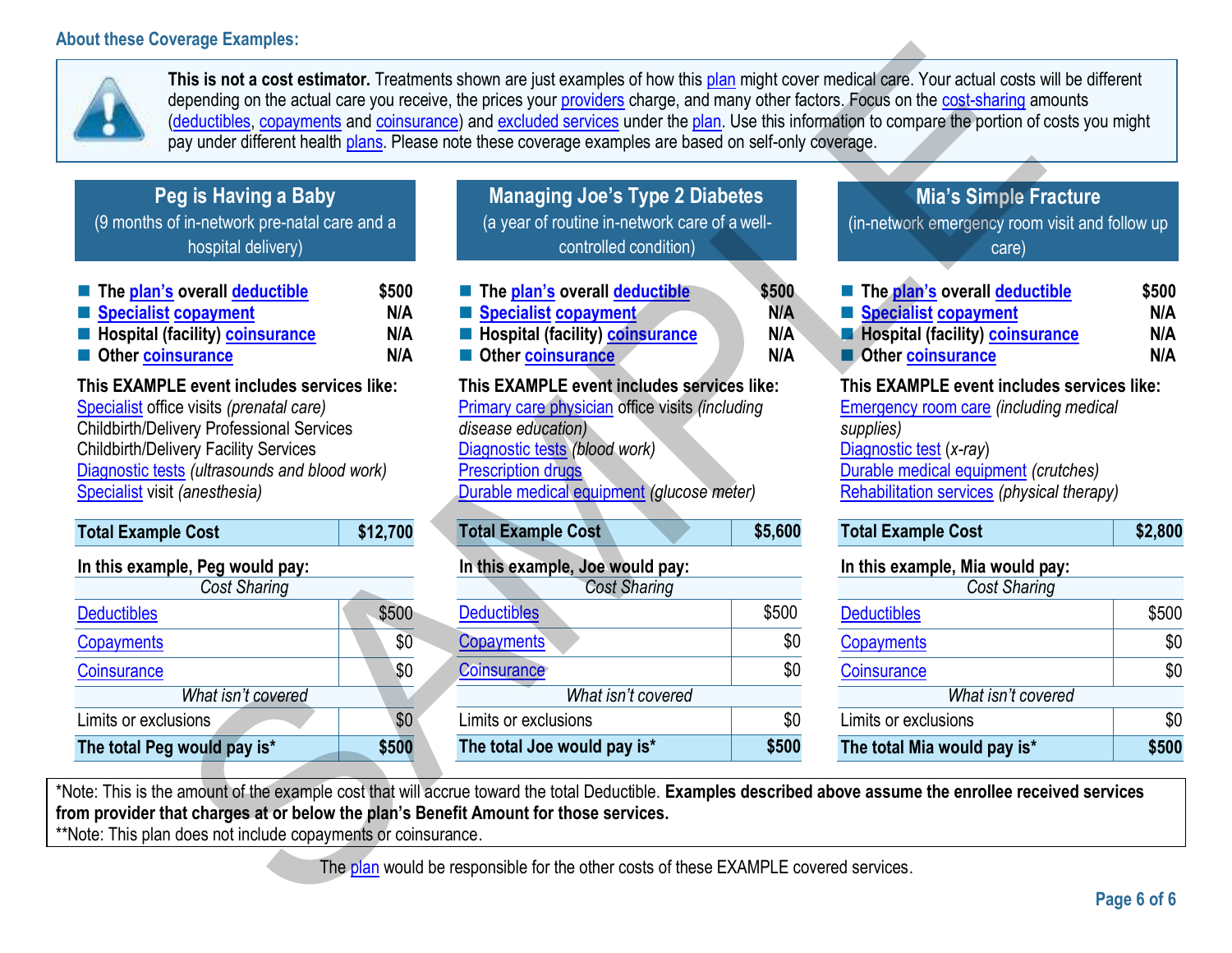# **Sidecar Health**

# **Notice of Non-Discrimination "Tagline"**

Sidecar Health complies with applicable state and federal civil rights laws and does not discriminate on the basis of age, gender, gender identity, color, race, disability, national origin, marital status, sexual preference, religious affiliation, health status, or public assistance status. Sidecar Health does not exclude people or treat them differently because of age, gender, gender identity, color, race, disability, national origin, marital status, sexual preference, religious affiliation, health status, or public assistance status.

Sidecar Health provides free aids and services to people with disabilities to communicate effectively with us, such as: (1) qualified sign language interpreters, and (2) written information in other formats (large print, audio, accessible electronic formats, other formats). In addition, Sidecar Health provides free language services to people whose primary language is not English, such as: (1) qualified interpreters, and (2) information written in other languages. If you need these services, please call the Member Care number on your Benefit Card (also sometimes referred to as your Sidecar Health payment card). **Notice of Non-Discrimination "Tagline"**<br>[S](https://ocrportal.hhs.gov/ocr/portal/lobby.jsf)idecar Health complies with applicable state and federal civil rights have and defined a<br>discriminate on the basis of age, gender, gender identity, color, mea, disability, anional

If you believe that Sidecar Health has failed to provide the above-mentioned services to you or discriminated in another way on the basis of age, gender, gender identity, color, race, disability, national origin, marital status, sexual preference, religious affiliation, health status, or public assistance status, you may file a grievance, with:

### **Sidecar Health**

Attn: Civil Rights Coordinator 340 S Lemon Avenue, #7028 Walnut, CA 91789 877-653-6440 membercare@sidecarhealth.com

You can file a grievance by mail, fax, or email. If you need help filing a grievance, the Civil Rights Coordinator is available to help you.

You may also file a civil rights complaint with the U.S. Department of Health and Human Services, Office for Civil Rights, electronically through the Office of Civil Rights Complaint Portal, available at https://ocrportal.hhs.gov/ocr/portal/lobby.jsf, or by mail or phone at:

# **U.S. Department of Health and Human Services**

200 Independence Avenue, SW Room 509F HHH Building Washington, D.C. 20201 1-800-368-1019, 800-537-7697 (TDD)

Complaint forms are available at [http://www.hhs.gov/ocr/office/file/index.html.](http://www.hhs.gov/ocr/office/file/index.html)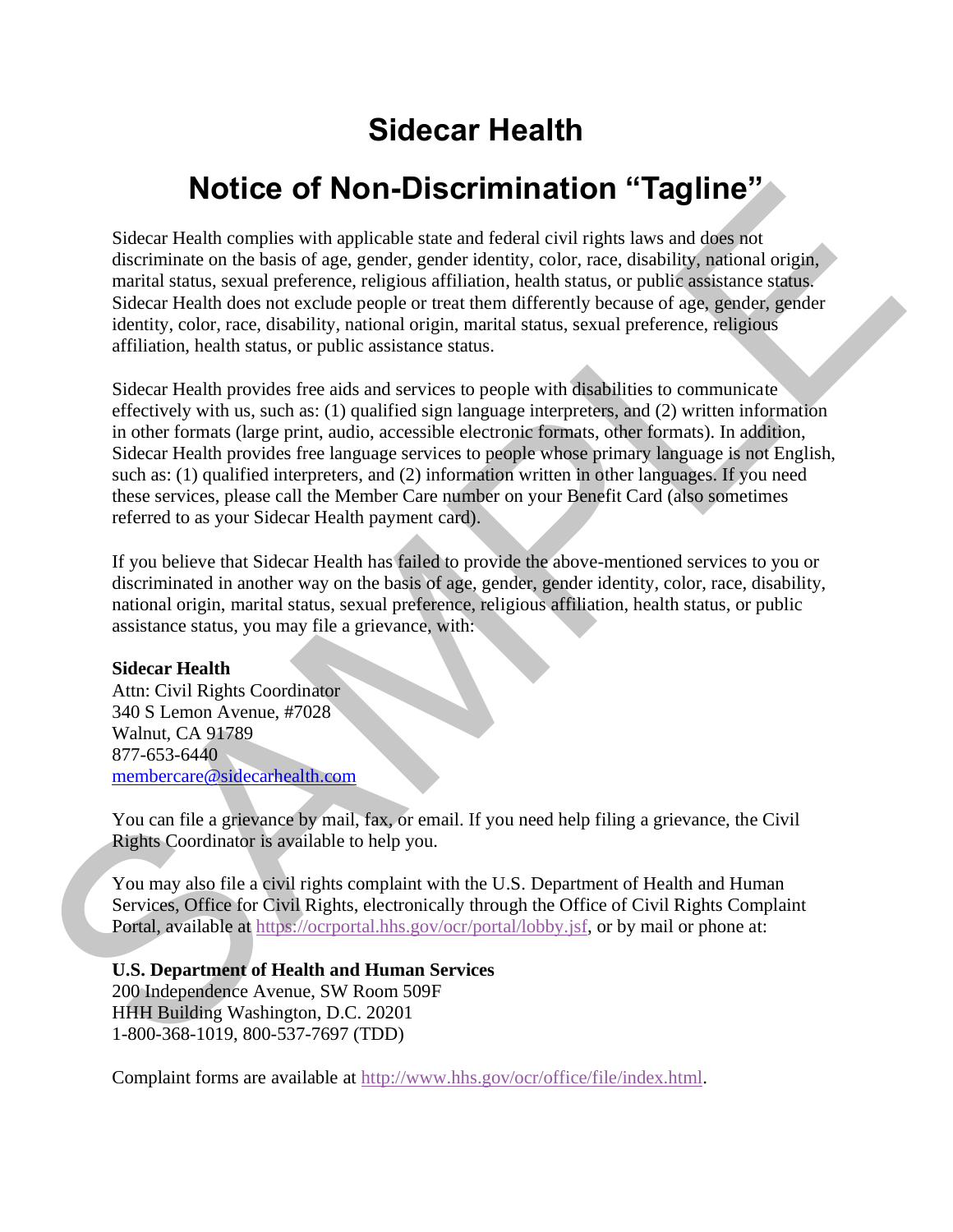**If you do not have your Benefit Card or you are not yet a member, we can help. (Please contact Member Care above)**.

If you, or someone you're helping, have questions about Sidecar Health, you have the right to get help and information in your language at no cost. Please call the Member Care number on your Benefit Card. If you, or someone you're helping, have questions about<br>Sidecar Health, you have the right to get the oster Health Southern Solution<br>information in your language at no cost. Please call the<br>Member Care number on your Bene

#### **ARABIC**

 .فيحق لك الحصول على مساعدة ومعلومات مجانًا وباللغة التي تتحدث بها ،Health Sidecar إذا كان لديك، أو لدى أي شخص تساعده، أية استفسارات بخصوص .للتحدث إلى أحد المترجمين الفوريين، ُرجى االتصال على رقم خدمة األعضاء الموجود على بطاقة تعريف العضو الخاصة بك

#### **CHINESE**

如果您或者您在帮助的人对 Sidecar Health 存有疑问, 您有权免费获得 以您的语言提供的帮助和信息。 如果您需要与 -位翻译交谈,请拨 打您的会员 ID 卡上的会员服务电话号码。

#### **CUSHITE – OROMO**

Isin yookan namni biraa isin deeggartan Sidecar Health irratti gaaffii yo qabaattan, kaffaltii irraa bilisa haala ta'een afaan keessaniin odeeffannoo argachuu fi deeggarsa argachuuf mirga ni qabdu. Nama isiniif ibsu argachuuf, Maaloo lakkoofsa bilbilaa isa waraqaa eenyummaa keessan irra jiruun tajaajila miseensaatiif bilbilaa.

#### **DUTCH**

Als u, of iemand die u helpt, vragen heeft over Sidecar Health, hebt u het recht om kosteloos hulp en informatie te ontvangen in uw taal. Als u wilt spreken met een tolk. Bel naar het nummer voor ledendiensten op uw lidkaart

#### **FRENCH (CANADA)**

Des questions au sujet de Sidecar Health? Vous ou la personne que vous aidez avez le droit d'obtenir gratuitement du soutien et de l'information dans votre langue. Pour parler à un interprète. Veuillez communiquer avec les services aux membres au numéro indiqué sur votre carte de membre.

#### **GERMAN**

Wenn Sie, oder jemand dem Sie helfen, eine Frage zu Sidecar Health haben, haben Sie das Recht, kostenfrei in Ihrer eigenen Sprache Hilfe und Information zu bekommen. Um mit einem Dolmetscher zu sprechen, Bitte rufen Sie die Mitglieder-Servicenummer auf Ihrer Mitglieder-ID-Karte an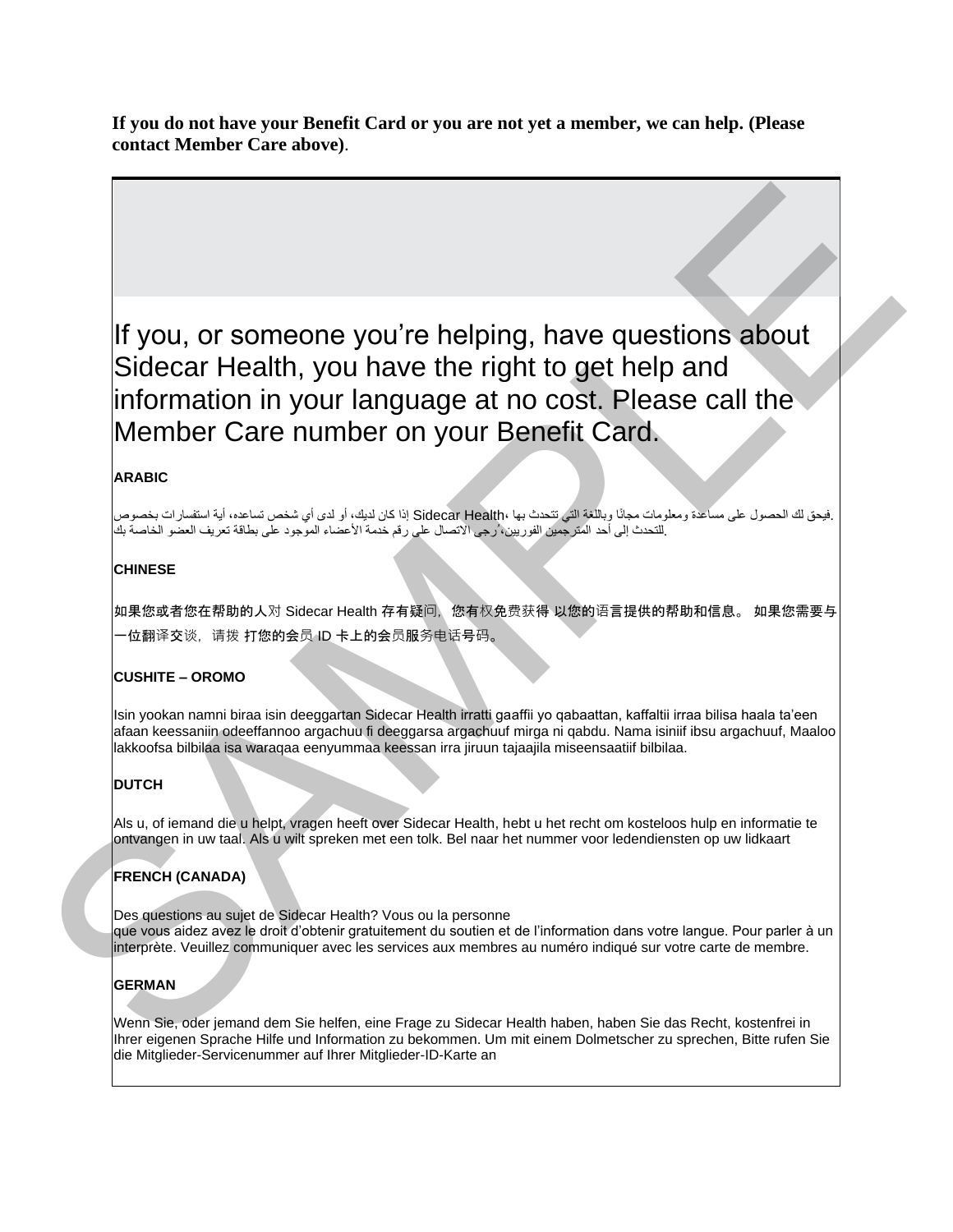#### **ITALIAN**

Se Lei, o qualcuno che Lei sta aiutando, ha domande su Sidecar Health, ha il diritto di avere supporto e informazioni nella propria lingua senza alcun costo. Per parlare con un interprete. Chiamare il numero dei servizi ai soci riportato sulla tessera di iscrizione.

#### **JAPANESE**

ご本人様、または身の回りの方で、Sidecar Health に関するご質問が ございましたら、ご希望の言語でサポートを 受けたり、情報を入手 したりすることができます(無償)。 通訳をご利用の場合は、お 持ちの会員IDカードにある、 会員サービスの電話番号までお問い合 わせ下さい。

#### **KOREAN**

귀하 본인이나 귀하께서 돕고 계신 분이 Sidecar Health에 대해 궁금한 점이 있으시면, 원하는 언어로 별도 비용 없이 도움을 받으실 수 있습니다. 통역사가 필요하시면 다음 번호로 전화해 귀하의 회원 ID 카드에 적힌 회원 서비스 팀 번호로 전화하십시오. and recovered therefore a<br>
ARABSE C. 2014 (P. 2014) (P. 2014) (P. 2014) (P. 2014) (P. 2014) (P. 2014) (P. 2014) (P. 2014) (P. 2014)<br>
(P. 2014) (P. 2014) (P. 2014) (P. 2014) (P. 2014) (P. 2014) (P. 2014) (P. 2014) (P. 2014

#### **PENNSYLVANIA DUTCH**

Wann du hoscht en Froog, odder ebber, wu du helfscht, hot en Froog baut Sidecar Health, hoscht du es Recht fer Hilf un Information in deinre eegne Schprooch griege, un die Hilf koschtet nix. Wann du mit me Interpreter schwetze witt, Bel alstublieft met het Ledenservice nummer op uw lid ID -kaart.

#### **ROMANIAN**

ATENȚIE: Dacă vorbiți limba română, vă stau la dispoziție servicii de asistență lingvistică, gratuit. Sunați la 1-877- 653-6440.

#### **RUSSIAN**

Если у Вас или у кого-то, кому Вы помогаете, есть вопросы относительно Sidecar Health, Вы имеете право бесплатно получить помощь и информацию на Вашем языке. Для разговора с переводчиком. Пожалуйста, позвоните по телефону отдела обслуживания клиентов, указанному на вашей идентификационной карточке клиента.

#### **SPANISH**

Si usted o alguien a quien ayuda tienen preguntas sobre Sidecar Health, tiene derecho a recibir esta información y ayuda en su propio idioma sin costo. Para hablar con un intérprete. Por favor, llame al número de Servicios para Afiliados que figura en su tarjeta de identificación.

#### **UKRAINIAN**

Якщо у вас, чи в особи, котрій ви допомагаєте, виникнуть запитання щодо Sidecar Health, ви маєте право безкоштовно отримати допомогу та інформацію вашою мовою. Щоб замовити перекладача, Зателефонуйте за номером обслуговування учасників, який вказано на вашому посвідченні учасника

#### **VIETNAMESE**

Nếu bạn hoặc ai đó bạn đang giúp đỡ, có thắc mắc về Sidecar Health, bạn có quyền được nhận trợ giúp và thông tin bằng ngôn ngữ của mình miễn phí. Để nói chuyện với một thông dịch viên. Vui lòng gọi số dịch vụ thành viên trên thẻ ID th ành viên của bạn.